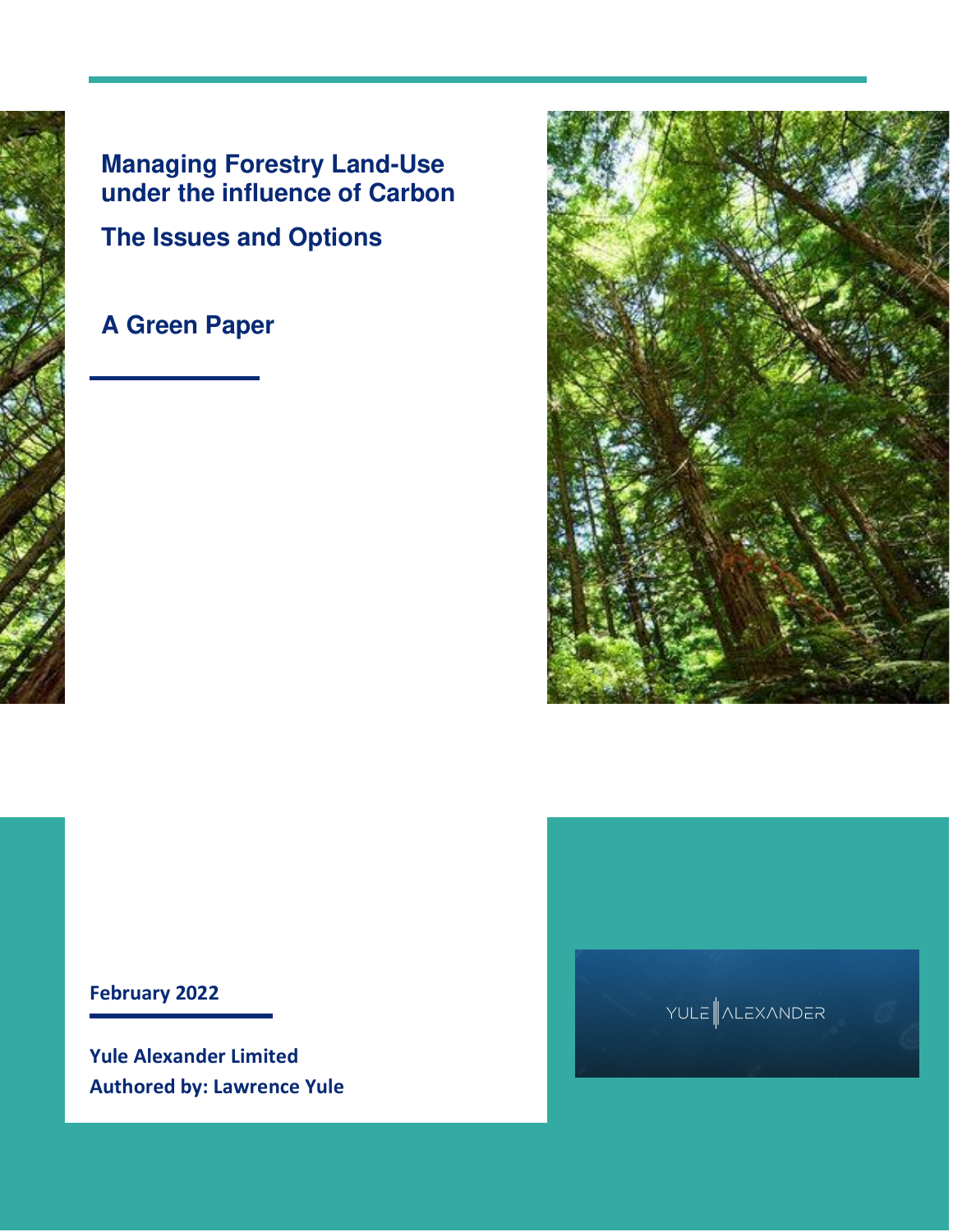### **Introduction**

The rapidly rising price of carbon in the New Zealand Emissions Trading Scheme (ETS) has added a new market driver for land-use change and value. Carbon sequestration coupled with plantation forestry is at present yielding returns significantly greater than sheep and beef cattle farming can provide to farmers. The consequences that are flowing from these economic drivers could fundamentally change the makeup of rural communities and impact medium and long-term export returns.

This Green Paper looks to explain the drivers of this change, explore what, if anything, can or should be done to control these changes, and if so how. It is written as a discussion document for an online meeting of key stakeholders on 2 March 2022, and to inform interested parties.

New Zealand's introduction of the ETS through the Climate Change Response Act 2002 and the Climate Change Response (Zero-Carbon) Amendment Act 2019 follow global agreements reached in 2016 under the 'Paris Agreement'. The Paris Agreement sets the framework and targets for agreed global emission reductions. This agreement has been further refined at COP26 in Glasgow.

The pathway for meeting these obligations is multifaceted but includes incentivisation of technology to reduce emissions; changes to the energy production, transport and agricultural sectors; and offsetting regimes to manage the transition to a lower-carbon economy. In early November 2021, the Government announced further policies to buy international credits and plant forests overseas.

New Zealand has been slow at reducing gross emissions and has relied heavily on carbon sequestration through plantation forestry to meet its obligations.

In March 2021 the Climate Change Commission provided its final advice to the Government on the first three emissions budgets and direction for its first emissions reduction plan. This includes a list of actions to meet our targets. Included are recommendations for new afforestation targets for planting by 2035.

This new planting target, if adopted, is likely to drive considerable change to the present complexion of rural communities. Coincidentally the price of traded carbon in New Zealand has exceeded the expectations of many and currently sits around \$70 per tonne. Carbon prices in September and December 2021 auctions have been higher than the trigger price for the release of Reserve Units. The Reserve Units did not satisfy demand and the price has continued to rise. Commentators believe speculative investment not linked to emissions or liabilities is now a factor. There is likely to be further increases and this will fuel further investment in forestry and offsetting regimes.

The potential to transform significant swathes of sheep, beef and wool producing farmland to production forestry and permanent carbon forestry has associated opportunities and risks. The constrained supply of farms for sale, seedlings, and availability of planting labour is currently limiting the rate of conversion to forestry, but this constraint is unlikely to last.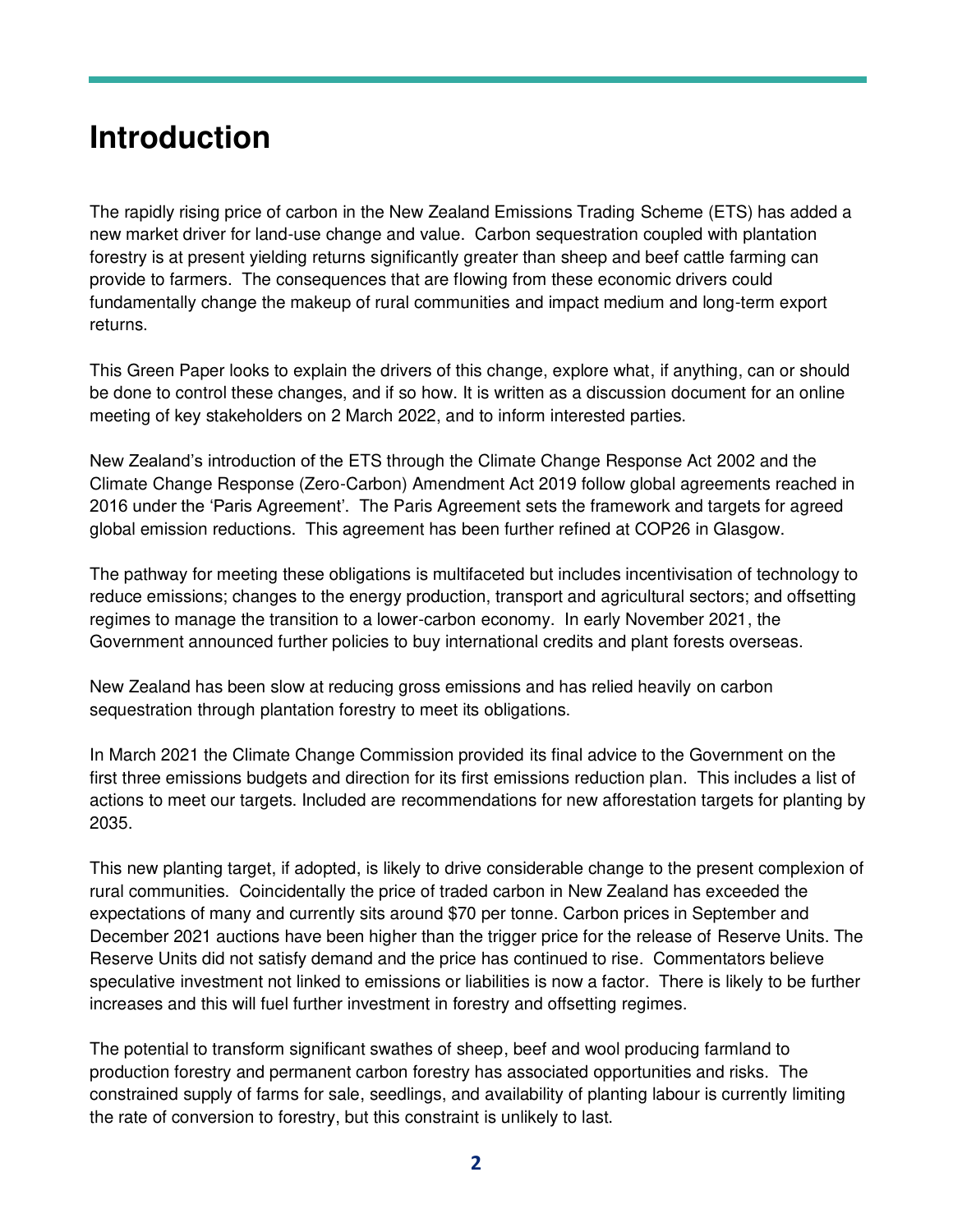Production Forestry has a permitted status in the National Environmental Standard for Production Forestry (NESPF) subject to satisfying a small number of conditions and consent requirements for planting on Class 8 land. The NESPF overrides any ability for regional councils or territorial authorities to introduce planning rules to manage forestry. Carbon only forestry is not covered by the NESPF and currently is unconstrained in terms of planning rules.

Concern has been expressed by rural communities, Councils, Beef + LambNZ and lobby groups such as '50 Shades of Green' about the risk of significant permanent land-use change if these factors are not managed appropriately. Before the 2020 General Election, the New Zealand Labour Party made a promise to amend the NESPF to allow Councils to use resource consent mechanisms to manage forestry land use. The policy work to action this commitment is currently underway although formal announcements concerning implementation have yet to be made by the Government.

The Green Paper has been developed from ongoing conversations with, and input from many partners working in collaboration on the issues and opportunities associated with carbon forestry. The funding partners below are Central Hawke's Bay, Gisborne, Hastings, Hurunui, Manawatu, New Plymouth, Rangitikei, Ruapehu, South Taranaki, Southland, Stratford, Tararua, Waimate, Waitomo, Western Bay of Plenty, Wairoa Councils, Local Government New Zealand and Beef + Lamb NZ. The views expressed in this paper are formed after consultation with Government Ministers, Members of Parliament, Mayors, Councillors, Community Board members, Federated Farmers, Maori, Farmers, Forestry and Farming industry groups, Climate Change Commission, Te Uru Rākau, NGO's, consultants and valuers.

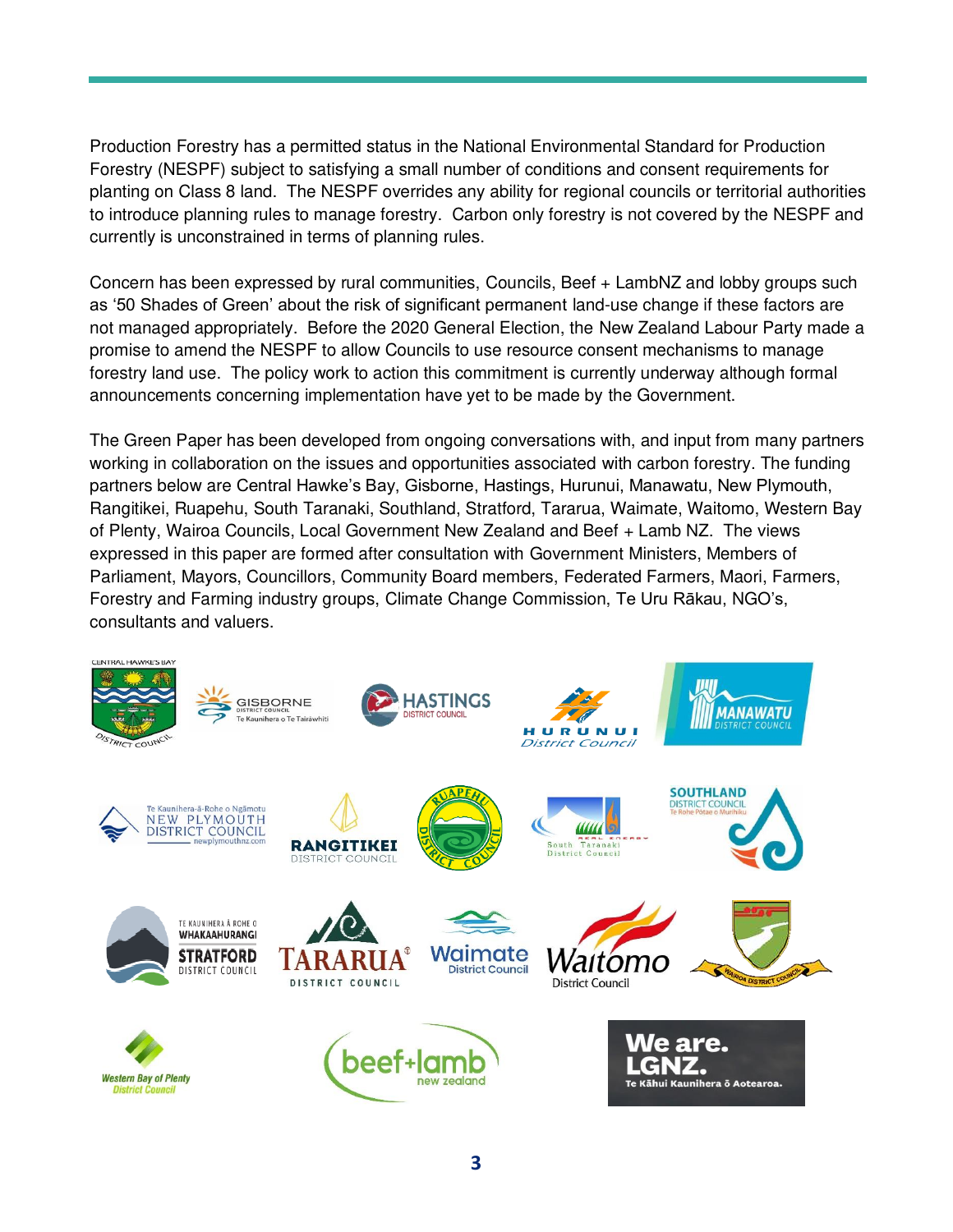### **Background**

New Zealand has a land area of 26.8 million hectares of which 8.0 million hectares is native and indigenous forest (principally in National Parks) and 2.1 million hectares are in exotic forest species (principally in radiata pines). Only 333,000 hectares of post-1989 plantings are registered in the ETS at year-end 2020.

In 2021, the New Zealand Climate Change Commission recommended to the Government the planting of 300,000 hectares of new native and 380,000 hectares of new exotic plantings by 2035 as a pathway to reach New Zealand's emission targets. This equates to a 3.8% increase in native plantings and an 18% increase in exotic plantings over the next 14 years.

Additionally, a recent Ministry of Environment Report including a 'Planting Intentions Survey' estimates between 806,000 and 1.37million new trees will be planted between 2020 and 2050. This survey was taken during a period of recent record-high log prices and the report is qualified by saying 'significant uncertainty remains when predicting land use intention.'

New Zealand's recent history of reducing gross emissions has been poor and there is a risk that the current unconstrained offsetting regime will continue to accelerate land-use change to forestry.

Current work in the partnership 'He Waka Eke Noa' is examining present policy settings and options to manage this change.

While the market will ultimately drive land use, forestry is a more permanent crop than horticulture, cropping or protein production. Whilst forested land can revert to other uses, the carbon liabilities, economics and terrain constraints mean that, in practice, large scale reversion is unlikely to occur. That outcome reinforces the need for policymakers to plan and consider legislation, regulations and national planning frameworks carefully before large-scale land-use change becomes locked in.

During the initial stages of this project, four themes have emerged:

- 1. Land prices and market forces;
- 2. The ETS and its settings;
- 3. Carbon Farming Regimes; and
- 4. Mechanisms to control both the scale and location of plantings.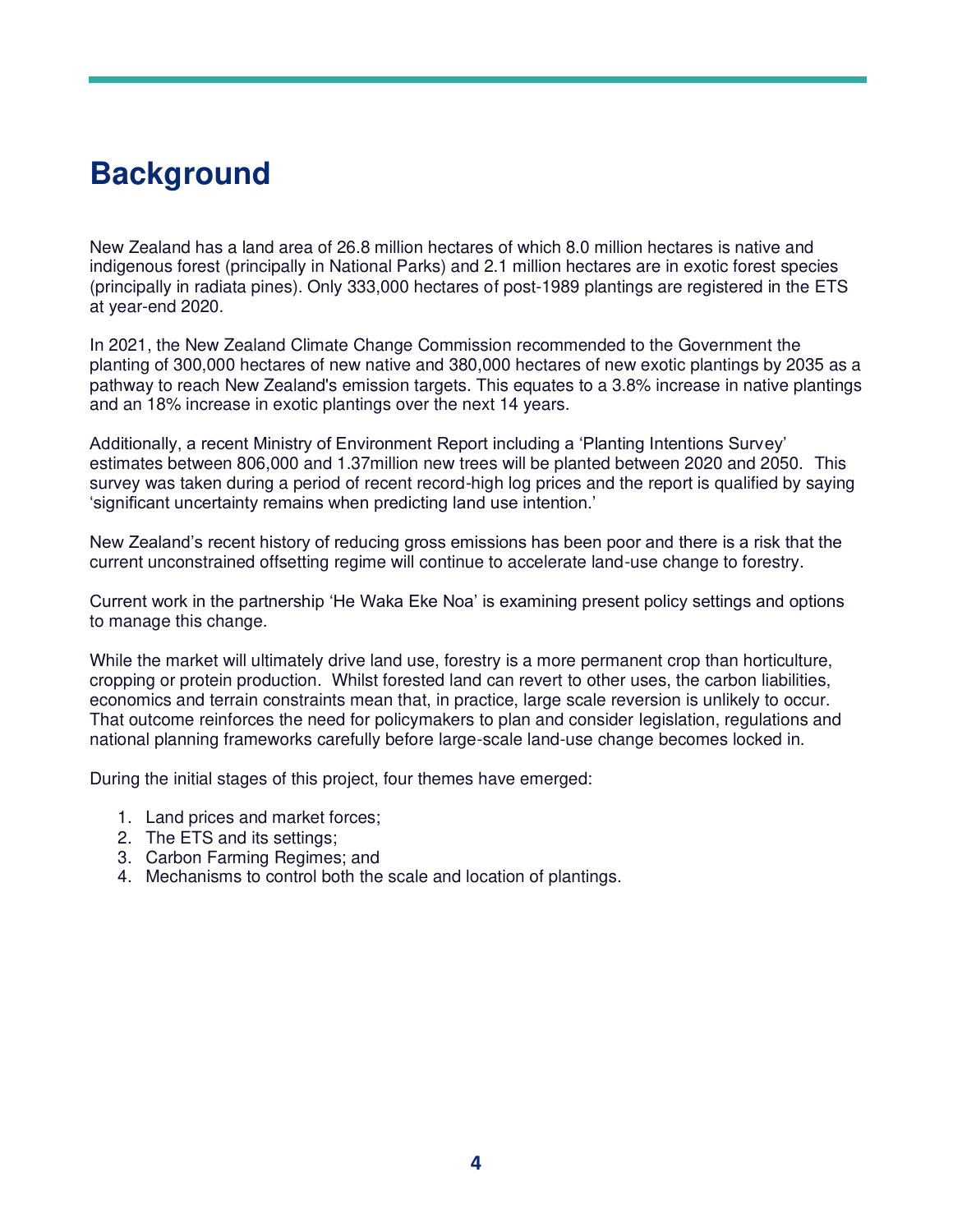## **Land Prices and Market Forces**

Land prices are influenced by productive capacity, profitability of use and expectation of capital gain. New Zealand has an open market for land purchases for New Zealand citizens and corporate entities. Land use is lightly controlled so long as minimum environmental standards are met. Production forestry is a permitted activity and carbon only forestry is unregulated from an environmental perspective. Non-citizens can apply to purchase New Zealand farmland through the Overseas Investment Office (OIO). Land to be developed into forests and existing forests/cutting rights can be purchased through a fast-track OIO process. OIO applicants must plant forestry for harvest but can register the forest in the ETS 'Averaging' regime. This currently represents about 18-20% of the sheep and beef farm sales for conversion into forestry. Limits on the OIO process would therefore take some pressure off, but would not address the entire situation.

While profitability for traditional sheep and beef land has risen due to increased market prices for meat products, there has also been an increase in input and compliance costs. Nonetheless, the increase in profitability and market confidence has contributed to an increase in pastoral land prices over the last decade.

The introduction of the ETS 'Carbon Averaging Regime' (Appendix1) and the sharp increase in the price of carbon has resulted in strong demand for farmland to be converted to forestry. The addition of carbon and the OIO fast-tracking regimes allows forestry and carbon farming companies to compete strongly against those wanting to purchase farms to continue in livestock farming. A significant percentage of sheep and beef farm sales in 2021 on the East Coast of the North Island have gone to forestry use. This has resulted in a significant lift in prices and farm equity. While some farmers may express concern about a shift to forestry land, all are benefitting from an increase in value and equity. However, a downside to this increase in land value is the intergenerational change in ownership whether that be through succession or through exiting farmers desire to on-sell their farm for continued livestock farming.

Analysis of returns from different land-use through the [Benchmarking Tool | Beef + Lamb New Zealand](https://beeflambnz.com/data-tools/benchmarking-tool)  [\(beeflambnz.com\)](https://beeflambnz.com/data-tools/benchmarking-tool) show the following average annualised Farm Profit before Interest, Tax and Rent for 2019, 2020 and 2021.

| Hard Hill Country        | \$300 per hectare |
|--------------------------|-------------------|
| <b>Hill Country</b>      | \$450 per hectare |
| <b>Finishing Country</b> | \$700 per hectare |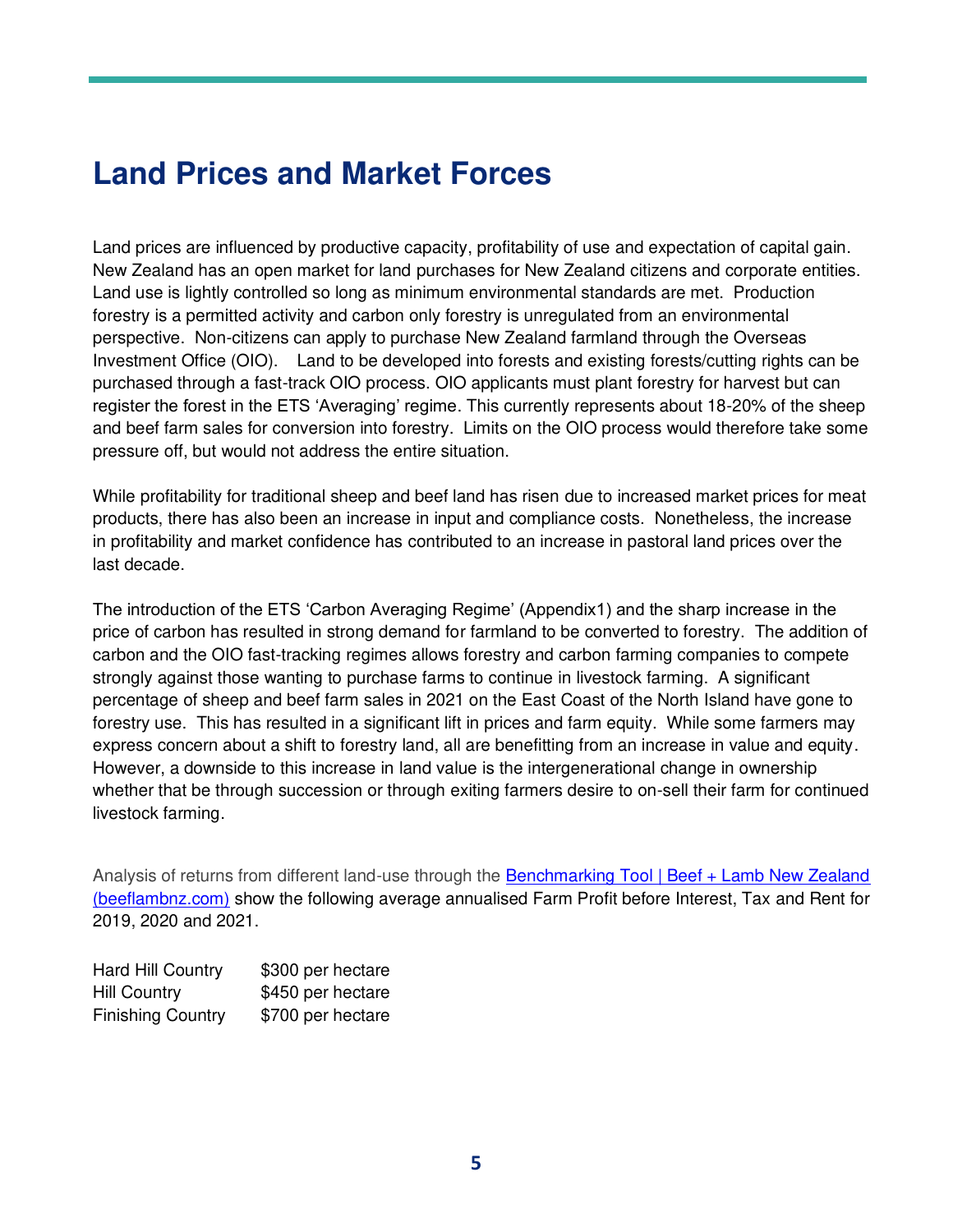The equivalent analysis for pruned production forest regime incorporating carbon averaging at current prices generate \$2000 per hectare/per annum for the first rotation of trees. (Dave Jannet, Forest Management Ltd). This is shown in the following graph:



In addition, production forest companies are targeting better land for purchase to support automation to alleviate labour shortages, minimise harvesting costs, and reduce health and safety risks. The addition of Carbon Averaging Income has made these companies very competitive in the marketplace when bidding for all land types.

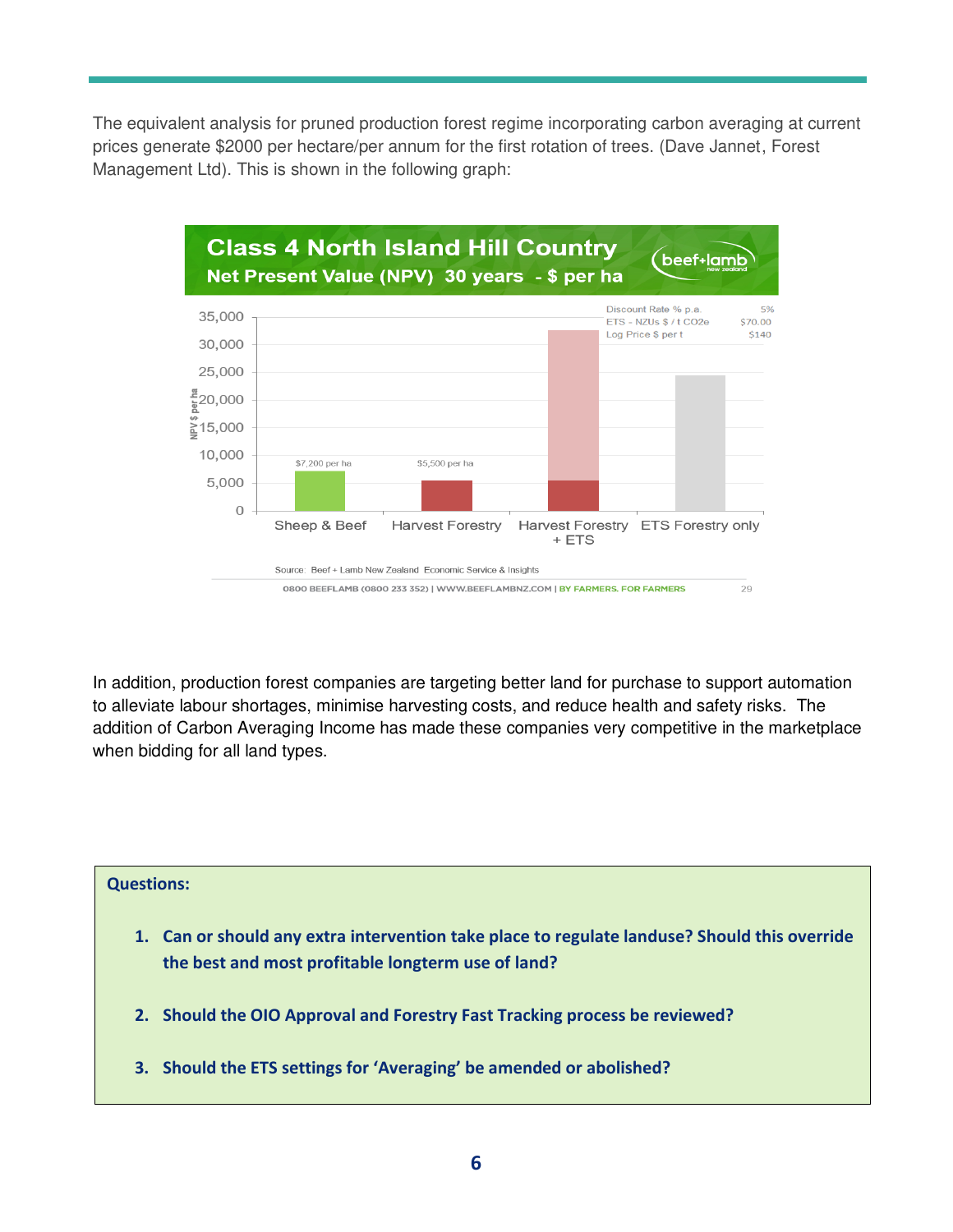## **The Climate Change Commission, ETS and settings**

The ETS settings are well documented but are subject to change as New Zealand adapts to its obligations under the Kyoto Agreement, Paris Agreement and revisions made at COP26. Several decisions are yet to be made regarding agricultural emissions including on-farm accounting policies, offsetting and qualifying sequestration regimes.

The New Zealand ETS allows for unconstrained offsetting of emissions liabilities including through the planting of trees. With carbon currently trading at \$70 per tonne, there appears little change in domestic emissions behaviour while forestry looks like an attractive offsetting approach. If the price of carbon increases further this practice will be even more compelling.

New Zealand is the only country with an ETS that allows 100% of an emitter's emissions to be offset by forestry. The Parliamentary Commissioner for the Environment and Climate Change Commission has recommended that limits be investigated; this is because the ability to totally offset, risks slowing companies urgent action to reduce their gross emissions.

Further work needs to be done to look at what options there could be to place limits on emitters' ability to offset, rather than reduce, their emissions and what economic impacts this could have. For example, the Parliamentary Commissioner for the Environment has suggested exotic forestry as a more suitable option for offsetting short-lived gases due to its similar sequestration lifecycle.

Changes to the ETS accounting rules will be made on 1 January 2023 with the removal of the saw tooth accounting methodology for new entrants to the ETS. Only the 'Averaging' and a new 'Permanent Post-1989 Forest' (PPF) categories will be available. The PPF category is for post-1989 forests that will not be clear-felled for at least 50 years after they are registered in the ETS. Permanent forests will be on the stock change accounting approach. They will earn units for as long as the forest is in the ground and the carbon stock is increasing. The units earned from the forest will be tagged in the register as coming from a permanent forest.

There is significant concern around the definition of species that can be included in the PPF including what is commonly referred to as the 'plant and leave' regime. This predicted regime effectively means that fast-growing species like pinus radiata are planted at high stocking densities for carbon only yield. No silviculture is undertaken, and the credits are collected for 50 years by what could be absentee owners. When the trees reach a certain age and begin to fall over there is speculation that owners will walk away via a limited liability company and the resulting emissions liability (and pest, disease and fire risk) is left with the land resulting in a reducing or negative land value.

Sections 134D, 138 and 140 of the ETS legislation do impose significant penalties for breaches of the ETS and do allow for liability to be sheeted back to directors or employees who knew the action or decision giving rise to the breach. It is unclear what would happen if the company was wound up before the liability was established or on the death of a liable individual.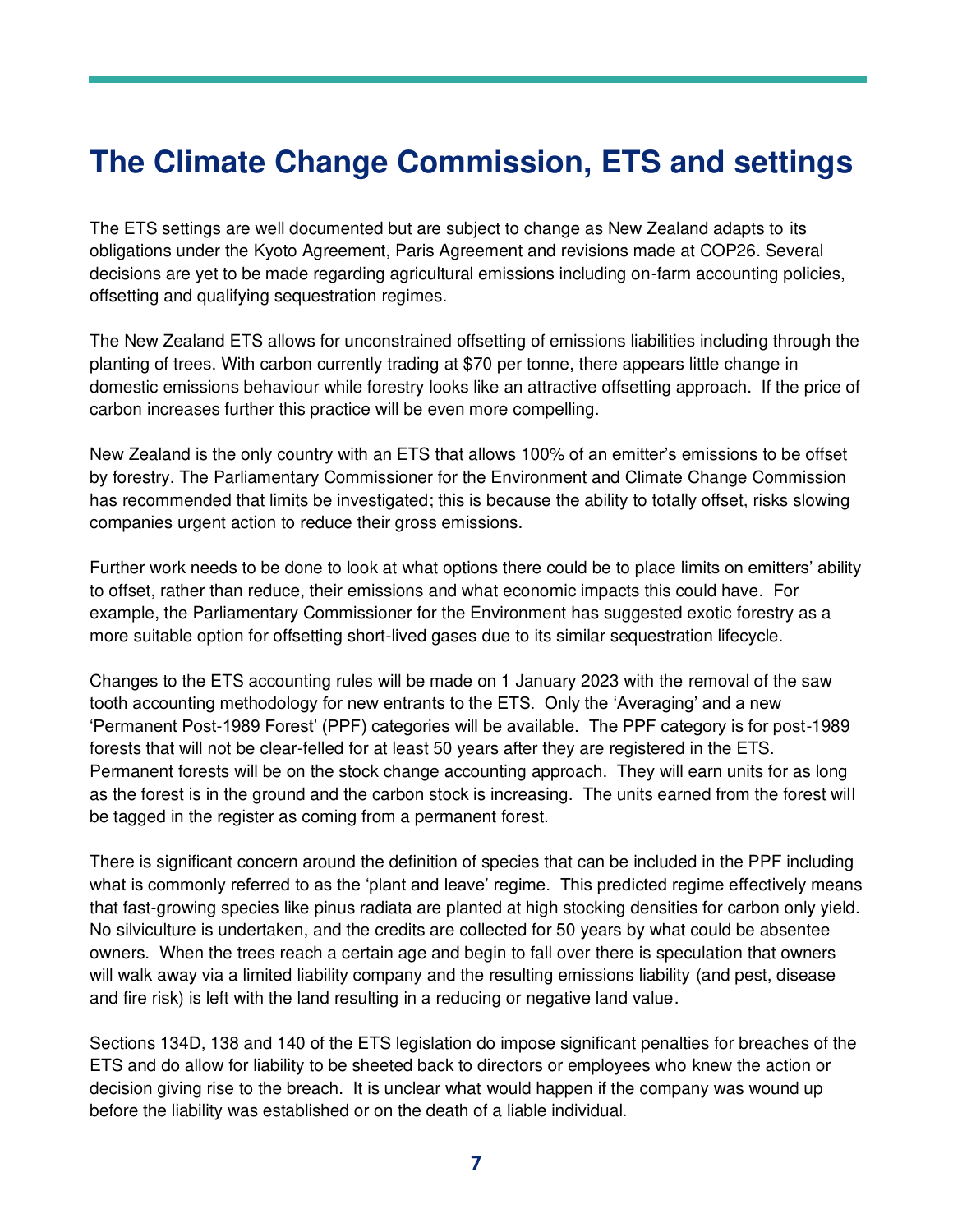Enforcement regimes are generally only effective if the risk of enforcement action is deemed credible by the regulated community. If it is credible then a strong incentive to comply is created.

For the ETS regime, it remains an open question given that the regime is still quite young, whether the enforcement regime meets the credibility test. If it were not to be credible then undesirable market behaviour may be incentivised to the detriment of the wider community. That said, all participants in the project to date support an effective and enforced regulatory regime to prevent such an outcome. The PPF is targeted at slower-growing permanent species (particularly natives) that will not be harvested. However, the current definition allows faster-growing varieties to be included in the PPF if they are not harvested for 50 years from the time of planting. Because of this, the majority of project participants support a ban on fast-growing trees such as pinus radiata being accepted into the PPF.

In contrast, NZ Carbon Farming and Ngati Porou wish to use pinus radiata on Class 6,7,8 land to prevent erosion, manage a transition to permanent native forest and improve environmental outcomes.

#### **Questions:**

- **4. Should the ETS PPF category include fast-growing trees such as Pinus Radiata?**
- **5. Should the ETS PPF category be limited to certain land classes?**
- **6. Should limits be imposed on the quantity of emissions emitters are able to offset through ETS forestry?**
- **7. Is a legislative or regulatory change required to link future carbon liabilities back to individuals? What happens on that individual's death?**
- **8. Should extra responsibilities be put on forests solely for carbon farming? (eg pest, fire and disease management)**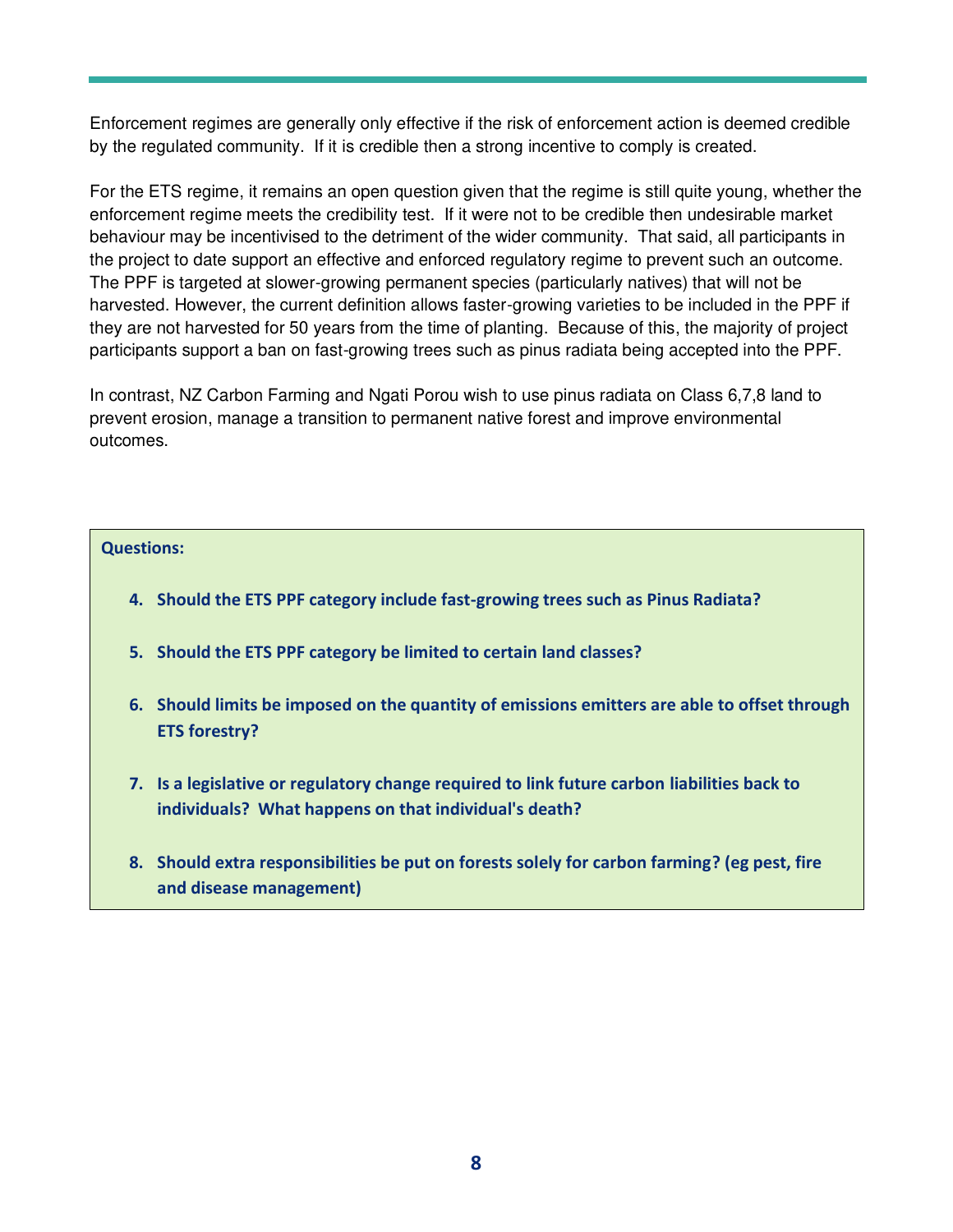### **Carbon Farming Regimes**

Carbon farming regimes are in early development but the articulated targets for planting are aggressive. Technology advancement will help and is being supported by central and local government grants. Knowledge of New Zealand's dominant exotic species Pinus Radiata is high, but this is not replicated with natives, slower-growing exotics and erosion control species such as poplar and willow. The latter groups will play a major part in the forest mosaic of the future but some of the experimental work will be slow and can be risky for investors and landowners.

New technology is rapidly developing which can accurately measure on-farm carbon levels without the need for individual inspection or MPI 'Lookup' tables. Drone use, including artificial intelligence, appears to add a new level of accuracy to this process.

The Climate Change Commission target of planting or retiring 300,000 hectares of native vegetation by 2035 is ambitious. Natives are difficult and expensive to establish, are prone to pest damage for decades and sequester carbon at approximately a third of the rate of exotics. Equally many native species require an initial cover crop of Kanuka, Manuka or Gorse while they are getting established. On the East Coast of the North Island goats, deer, hares and drought can cause significant mortality in young seedlings.

Carbon management in production forestry adds new complexity. Revenue from this type of forest needs to manage the timber product and market requirements but also the fluctuating carbon price over the rotation of the forest. While this only applies to the forests registered in the ETS there is already evidence that, as the carbon/timber value ratio changes, planned harvesting dates and decisions are being amended. This could mean that normal 28-year pinus radiata forest harvest regimes are significantly extended. The rotation length for pinus radiata is largely determined by economics. Historic rotation lengths for this species have been up to 50 years.

Environmental NGOs, including the environment defence society, Fish and Game and Pure Advantage have also raised environmental concerns about the speed and scale of farms being sold to convert into exotic pines, including loss of biodiversity, sediment, and fire control and have called for a review of the policies. They would like to see a greater focus on native plantings.

#### **Questions:**

- **9. Should the measurement rules in ETS/ 'He Waka Eke Noa' allow for advances in measurement technology?**
- **10. Should the 'Carbon Averaging' regime be amended to allow for longer rotation lengths?**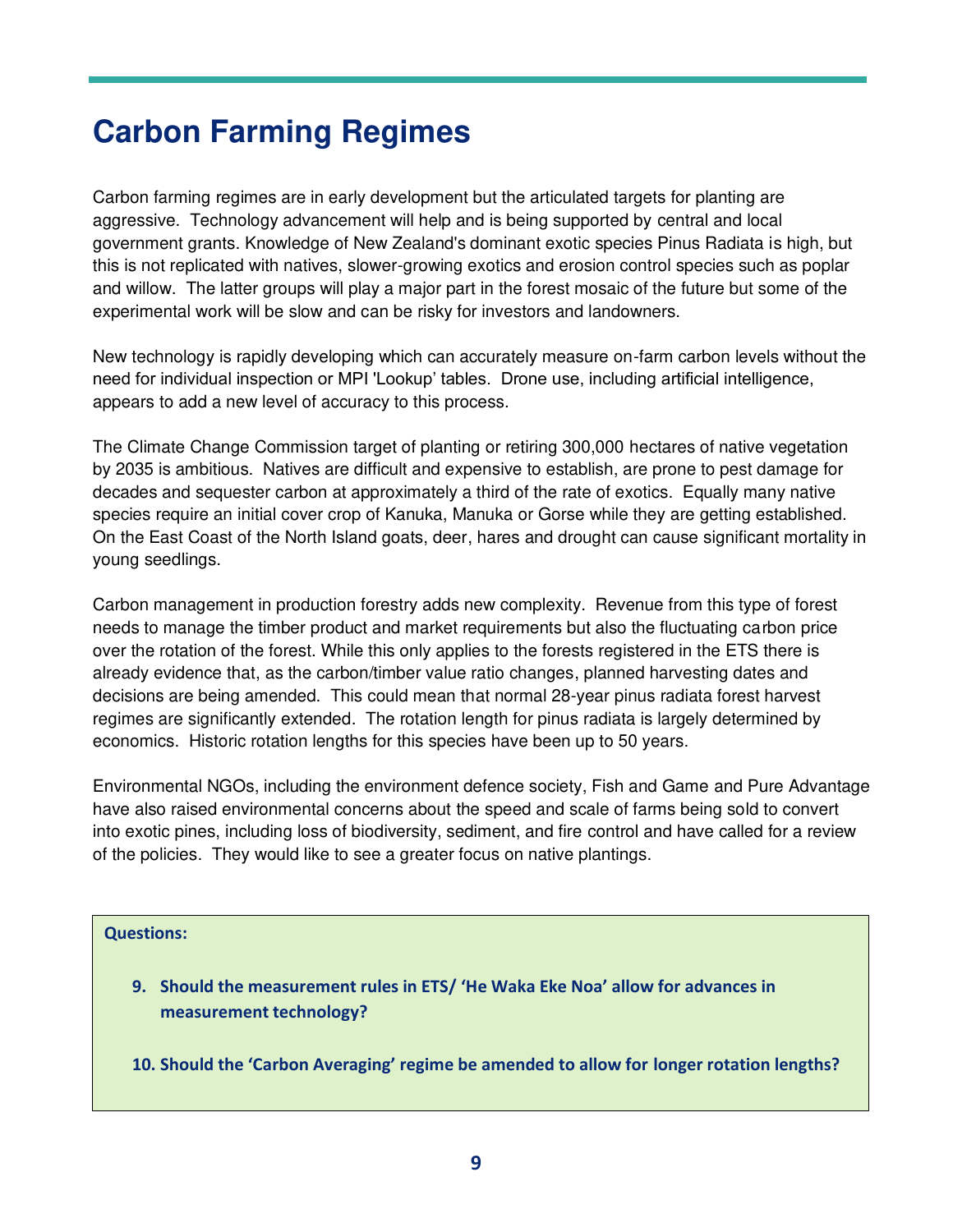## **Mechanisms to control scale and location of plantings**

The management of lan[d use in Ne](https://creativecommons.org/licenses/by-nc-sa/3.0/)w Zealand is done principally via the Resource Management Act 1992 including the use of National Environmental Standards (NES), National Policy Statements (NPS), regional policy statements, regional plans, district plans and resource consents. The market determines land use within these regimes.

Currently this environmental management framework is the only option available to manage both the strategic and individual property rules. While there are many calls to manage land use brought about by ETS market changes, the principal way of managing land-use change brought about by this change is done through an environmental lens and resource management legislation.

The NESPF was promoted by the forestry industry to get more national planning consistency and is the overriding regulation around production forestry. Councils are unable to impose more stringent conditions than the NESPF unless the rule gives effect to the following:

- National Policy Freshwater Management;
- New Zealand Coastal Policy Statement;
- Matters of National Importance including outstanding natural features, landscapes and significant natural areas; and
- Management of unique and sensitive environments including separation point granite soils, geothermal areas, upstream of drinking water abstraction points, forestry quarrying over a shallow water table or aquifer.

Regional and unitary councils have a consenting role in the NESPF and are required to consider consents for Class 8 (highly erodible) land and require and manage planting and harvesting consents.

While there are environmental issues to be managed with forestry and carbon only farming these are not unique to this type of land use. Territorial authorities control land use activities under district plans and make decisions following a significant public consultation. Examples of this include defining residential zones, housing density, industrial and commercial zones, landscape area and minimum lot sizes. Rural zones are generally less controlled and typically focus on subdivision lot sizes, intensive rural production, noise limits and controls on non-farming commercial activity. Territorial authorities do not regulate the type of farming or land-use i.e. dairy/ sheep and beef/ forestry.

More recently some unitary and regional councils have taken a more aggressive approach in managing land use by requiring consent for some types of farming. This has generally been done to manage water quality issues. Once again this has required public involvement, expense and time.

In summary, the current RMA is limited to managing the environmental effects of an activity. It is not well-positioned nor is it intended to manage community vibrancy, employment, or the flow-on economic impacts of significant land-use change.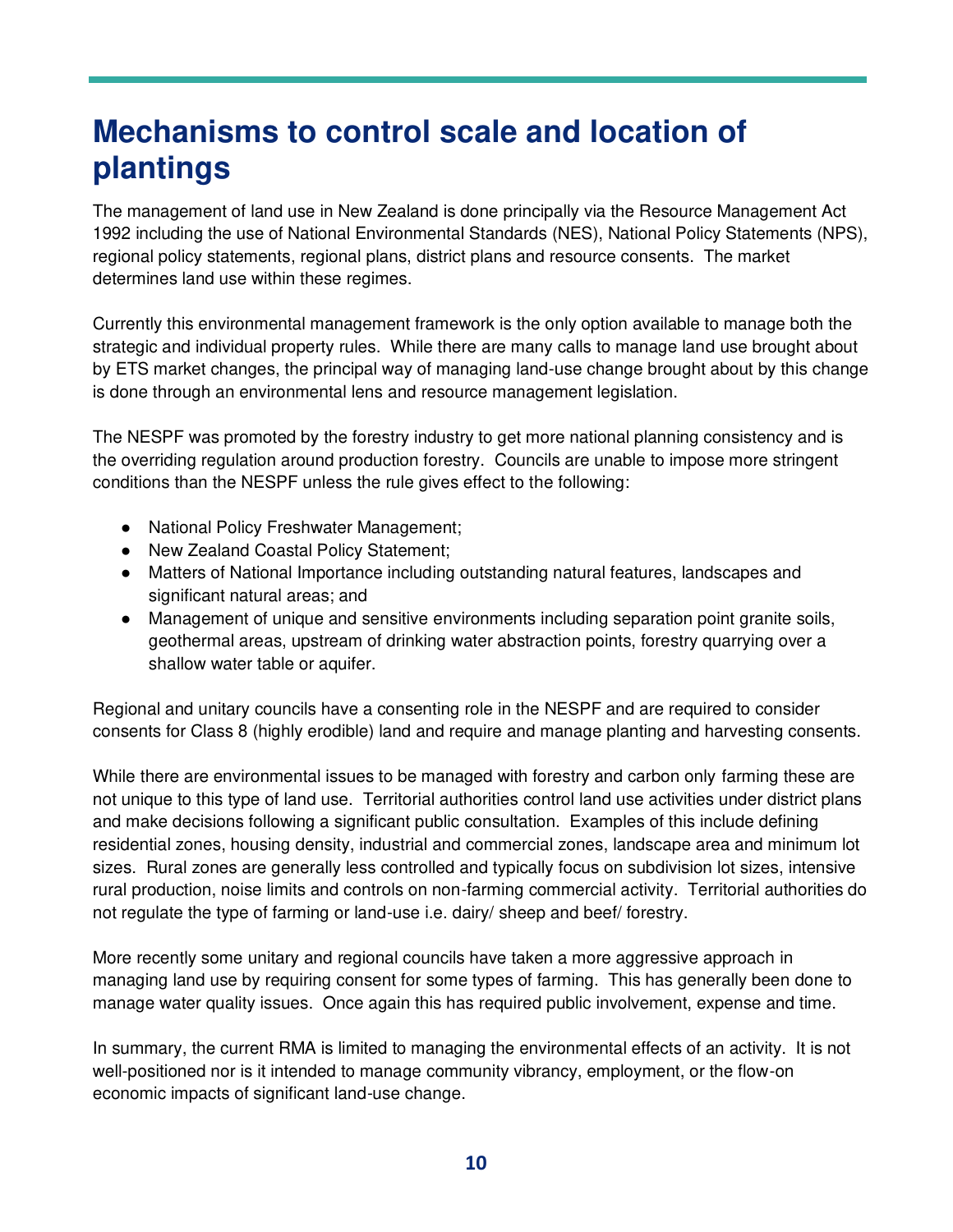In February 2021 the Government announced significant reform to the resource management system. The Government is proposing to repeal the RMA and replace it with three new pieces of legislation;

- Natural and Built Environments Act (NBA);
- Strategic Planning Act (SPA); and
- Climate Adaptation Act (CAA).

### Strategic Planning Act (SPA)

The SPA will provide a strategic and long-term approach to how we plan for using land and the coastal marine area.

Long-term spatial strategies in each region will be developed to identify areas that:

- will be suitable for development;
- need to be protected or improved;
- will need new infrastructure; or
- are vulnerable to climate change effects and natural hazards such as earthquakes.

The regional spatial strategies will enable more efficient land and development markets to improve housing supply, affordability and choice, and climate change mitigation and adaptation.

#### Climate Adaptation Act (CAA)

This Act will support New Zealand's response to the effects of climate change. It will address the complex legal and technical issues associated with managed retreat and the funding and financing of adaptation efforts.

Both these pieces of legislation, if enacted, will be more useful in managing strategic land use and will shift the focus away from a pure environmental lens. Managing the regional balance of land use is likely to be better addressed by this legislation than the current RMA. This should allow for the implementation of concepts such as 'right tree right place', the consideration of log supply for processing facilities, and for the geographic spread of planting to be considered.

The 2020 election promise by the New Zealand Labour Party would require a resource consent for forestry on Class 1-5 land on areas over 50 hectares. It is unclear if consent decisions are to rest with territorial authorities or regional councils. The NESPF would have to be consequentially amended to reflect such a regime.

This proposed policy follows significant concern in rural communities about the growth in whole-farm forestry conversions. Subsequently, the increase in the price of carbon has resulted in a significant number of farmers now actively investigating forestry and carbon as part of their farm systems.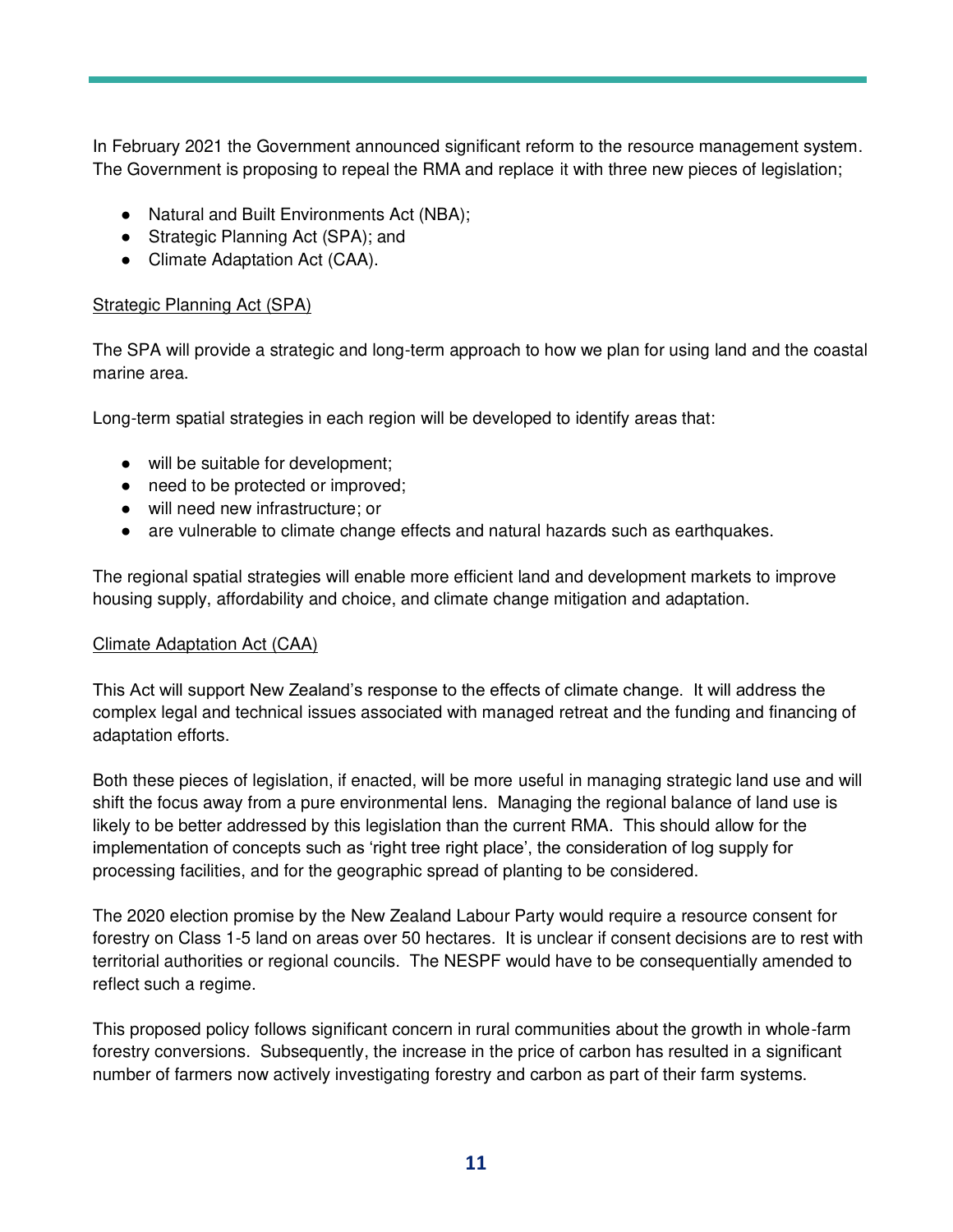While these concerns remain, the challenge is to manage compelling market dynamics with land-use flexibility, property rights and community vibrancy.

The current RMA appears poorly equipped to manage such complexity. The Government does have the ability to amend the NESPF which will effectively rewrite district and regional planning rules without the requirement for plan changes.

Carbon-only forestry is not covered by the NESPF. This allows local authorities to promulgate plan changes to manage this land-use type. Because of the number of councils and the cost involved in developing plan changes, it would be cost-efficient to consider developing an NES for carbon-only forestry or amending the NESPF to incorporate carbon forestry. This amendment option is strongly opposed by the forestry sector.

The market returns offered by forestry and carbon also provide a significant incentive for farmers to plant poorer performing parts of their farms in native or exotic forestry.

If a consenting regime for farm forestry is developed it should enable such planting. Farm Plans that include rules for forestry as a permitted or controlled activity (within a certain land area or percentage of land area) will be enabling. Facilitation of this type of planting will stimulate much of the 680,000 hectare target of new planting by 2035 and reduce the demand for whole-farm conversions.

The concentration of forestry in certain parts of New Zealand has been historically driven by growth rates, land price, road quality, sawmill and port location. There is a concern in Gisborne, Wairoa, Tararua, Masterton and Ruapehu districts particularly, that these areas are the focus for future carbon forestry investment and that these areas will receive a disproportionate share of the 680,000 hectares of new plantings.

Under both the proposed SPA and CAA it may be possible to spread the new planting areas around New Zealand to support processed timber supply, processing jobs and climate change planting regimes. The planting targets could be split between regions and incorporated into Regional Spatial Strategies and Farm Plans.

#### **Questions:**

- **9. Should the NESPF be amended to allow for resource consents for forestry?**
- **10. Should a new NES be developed for carbon only forestry?**
- **11. Should Farm Plans be required to incorporate forestry land-use under a permissive regime?**
- **12. Should the Climate Change Commission planting targets be broken down by region to allow for a geographic spread of forestry development?**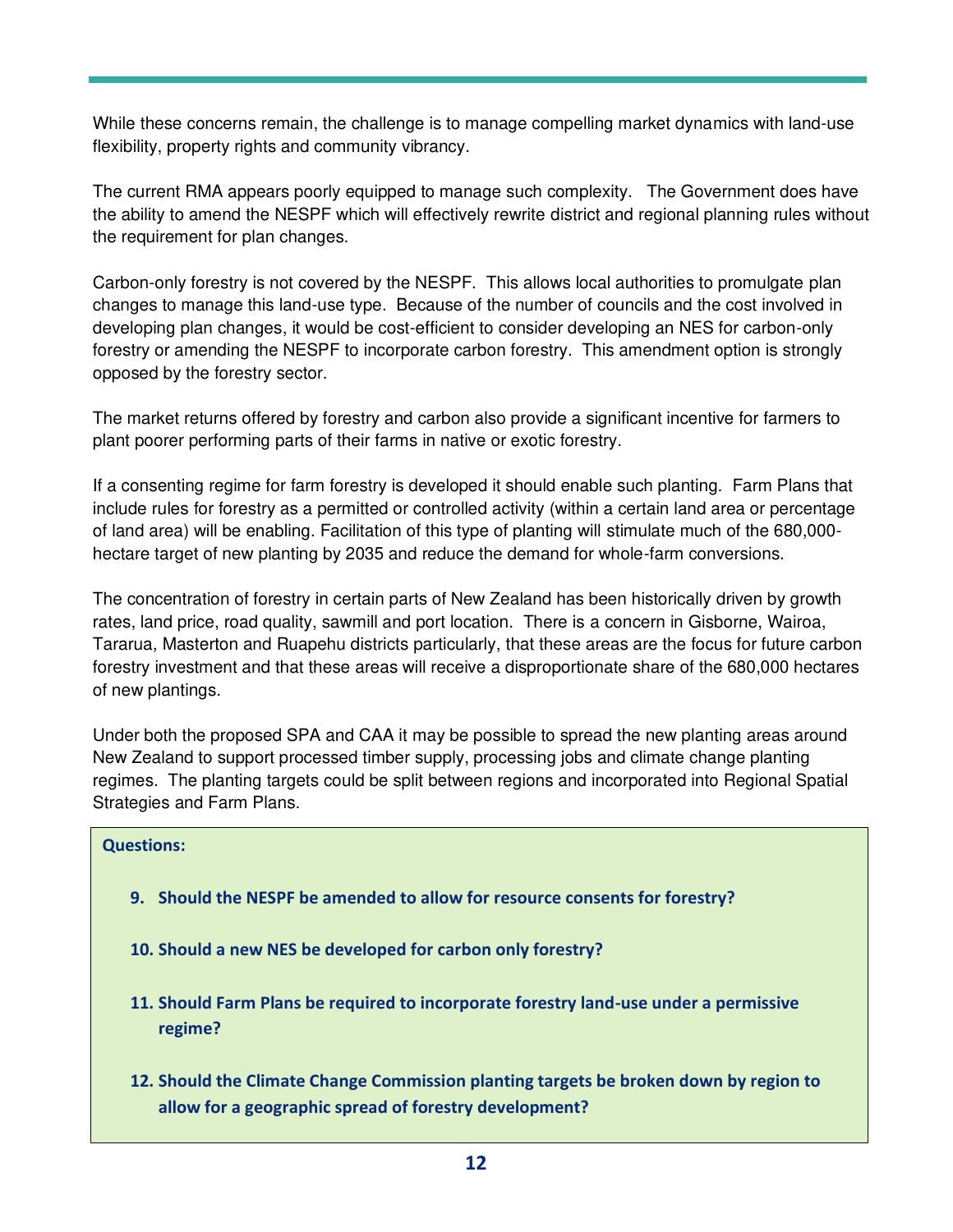### **Conclusion**

In essence, the land-use changes considered in this paper are being driven by a new market activity based around carbon. This ought not to be a surprise as the purpose of the ETS is to provide a price signal that will drive changes in the wider economy by allowing an active market to operate between emitters and the owners of credits and sequestration regimes. Having said that, the ramifications for particular communities from an increased level of whole-farm conversions may not have been front of mind to policy-makers. However, any attempt to manage or restrict that activity for non-climate change reasons risks a price response in the carbon markets that would in itself drive wider economic concerns as costs of mitigation rise. The issue is complex and simple solutions do not exist.

Undoubtedly New Zealand needs to use forestry (both native and indigenous) as a fundamental part of our climate change mitigation strategy. Equally, New Zealand farmers are some of the most efficient in the world and can usually export high-quality food with a lower carbon footprint than the destination country's domestic product.

If forestry/carbon is not considered in a strategic sense there is a real risk that short-term land-use decisions will be made to the detriment of long-term land-use flexibility. The long-run price of carbon is uncertain, log exports are heavily reliant on China and several commentators believe China will be self-sufficient in timber in 20 years. Additionally, the domestic sawmilling industry is operating in a very challenging commercial environment. While the current forestry/carbon returns look very appealing that may not always be the case.

Decisions on land use will always be made by individual landowners as a basic property right. This is not completely unconstrained; the RMA is the legislation used to manage the environmental effects of land use. The current RMA lacks a strategic framework and focus on environmental outcomes (for the built and natural environments) but this will likely be rectified if the NBA and SPA are passed by Parliament.

In the short term, there are no available tools to place controls on the planting of trees. Any change to the NESPF to allow Councils to have more control will be difficult to implement at a council level without a national strategic framework.

This paper does not look at the science around climate change, measurement methodology and qualifying sequestration regimes. It is however obvious that New Zealand has a highly permissive offsetting regime which is masking poor gross emission reductions. This will continue to fuel demand for the conversion of farmland to forestry unless the Government signals a clear pathway for a reduction in offsetting. To our knowledge, no political party has signalled such a pathway.

All participants in this work believe changes are needed to maximise the potential opportunities for New Zealand as we move to a zero-carbon economy. This does not mean that we can plant our way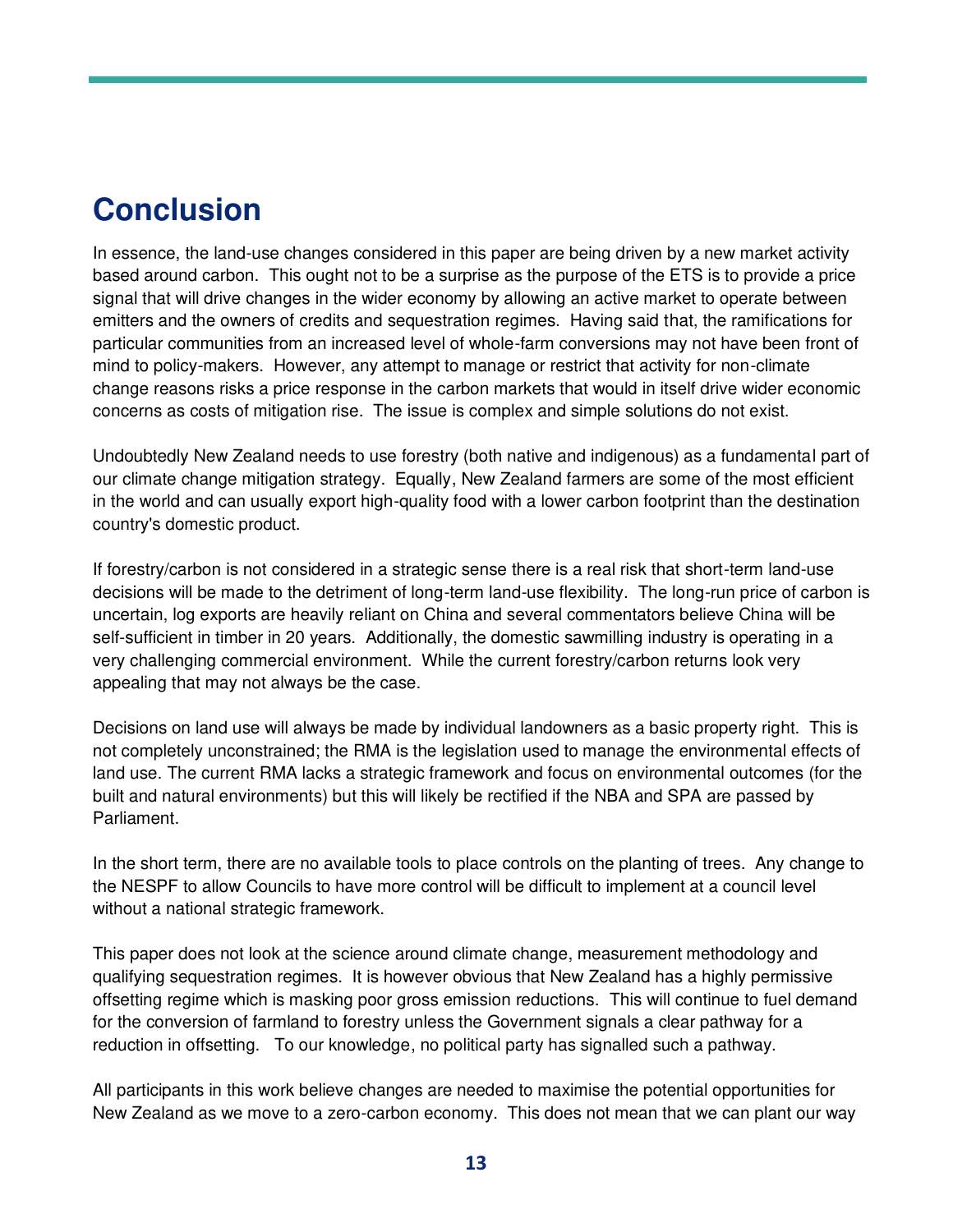out of our obligations. Participants in the work want to collaborate to find a long-term solution to managing this change.

Given the scale and pace of current land-use change, participants agree that urgent policy and legislative action is needed. This paper and the questions raised in it is the beginning of a process to narrow down, prioritise, further develop potential mechanisms, and garner Government and Parliamentary support for change. We invite your feedback and input.

# **Next Steps**

- 1. We invite views from interested parties on this discussion paper. This can be done at [greenpaper@yulealexander.com](mailto:greenpaper@yulealexander.com)
- 2. Funding participants will continue to investigate policy and legislative options for government consideration.
- 3. On 2 March 2022, a workshop of key stakeholders and officials will be held to canvass and discuss options and develop a plan for formal legislative change.